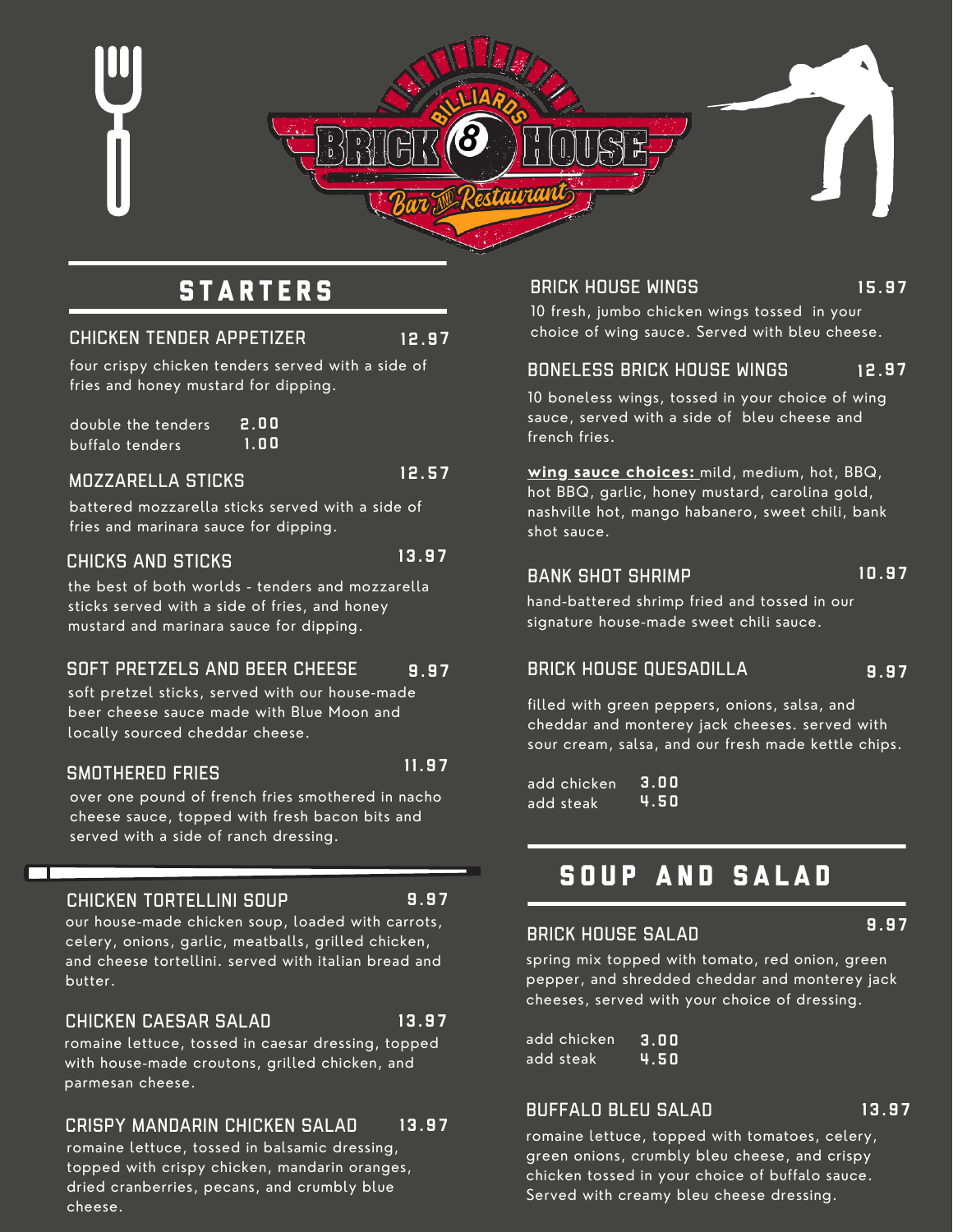## SANDWICHES

#### TRADITIONAL CHICKEN 11.97

#### fresh grilled chicken breast, with lettuce, tomato, and mayo. served with a side of french fries.

#### BUFFALO BLEU 13.97

fresh grilled chicken breast, tossed in our mild buffalo sauce, and topped with creamy bleu cheese. served with a side of french fries.

### BBQ CHICKEN

fresh grilled chicken breast, topped with our favorite BBQ sauce, apple-wood smoked bacon, tomato, and american cheese. served with a side of french fries.

#### CHICKEN PARMESAN

14.97

14.57

 $13.97$ 

fresh chicken breast, hand breaded and fried, topped with our house-made spaghetti sauce, melted mozzarella, and parmesan cheese. served with a side of french fries.

#### SHAVED STEAK

house-made, thinly shaved angus beef, with grilled peppers, onions, mushrooms, and melted mozzarella cheese. served with a side of french fries.

#### MEATBALL SUB

13.57

 $13.57$ 

 $13.97$ 

our house-made meatballs served on a sub roll, smothered in spaghetti sauce and melted mozzarella and parmesan cheese. served with a side of french fries.

### LOADED SAUSAGE

your choice of mild or spicy fresh italian sausage, loaded with grilled peppers and onions. served with a side of french fries.

#### HOT DOG 3 . 9 7

premium hoffman hot dog, on a toasted new england roll.

add a side of fries or mac salad 3 . 0 0

#### B.L.T

apple-wood smoked bacon, lettuce, tomato, and mayo, on toasted white bread. served with a side of our fresh made kettle chips.

### TURKEY BACON CLUB 14.97

 $10.97$ 

thinly sliced turkey breast, apple-wood smoked bacon, lettuce, tomato, provolone cheese and mayo, on toasted white bread. served with a side of french fries.

#### DELI SANDWICH

your choice of ham, turkey, or fresh house-made roast beef, with lettuce, tomato, and mayo. served with a side of our fresh made kettle chips.

#### GRILLED CHEESE

why mess with a good thing? grilled white bread with gooey, melty american cheese. served with a side of our fresh made kettle chips. add ham or bacon for \$2.97 more.

#### CRISPY TENDER WRAP

crispy tender pieces, romaine lettuce.tomato, onion, cheddar and monterey jack cheeses, and honey mustard sauce. grilled to perfection, and served with a side of french fries.

#### BUFFALO TENDER WRAP

crispy tender pieces tossed in your choice of buffalo sauce, romaine lettuce, tomato, onion, cheddar and monterey jack cheeses, and bleu cheeses dressing. grilled to perfection, and served with a side of french fries.

## FRESH HALF-POUND **BURGERS**

#### TRADITIONAL BURGER

14.97

our fresh, half-pound steak burger, served with lettuce, tomato, and a side of french fries.

### CHEESE BURGER

#### $15.97$

our fresh, half-pound steak burger, topped with american cheese, served with lettuce, tomato, and a side of french fries.

#### BACON CHEESE BURGER

our fresh, half-pound steak burger, topped with apple-wood smoked bacon, american cheese, served with lettuce, tomato, and a side of french 18.97

#### RODEO BURGER

fries.

18.97

18.97

our fresh, half-pound steak burger, smothered in our favorite BBQ sauce, topped with apple-wood smoked bacon, american cheese, tomato, and finished with a jumbo onion ring. served with a side of french fries.

### BLACK N BLEU BURGER

our fresh, half-pound steak burger, seasoned with cajun seasoning, topped with apple-wood smoked bacon, and melty crumbly bleu cheese. served with a side of french fries.

#### MUSHROOM SWISS BURGER  $17.97$

our fresh, half-pound steak burger, topped with swiss cheese and grilled mushrooms. served with a side of mayo and a side of french fries.

#### 10.97

13.57

13.97